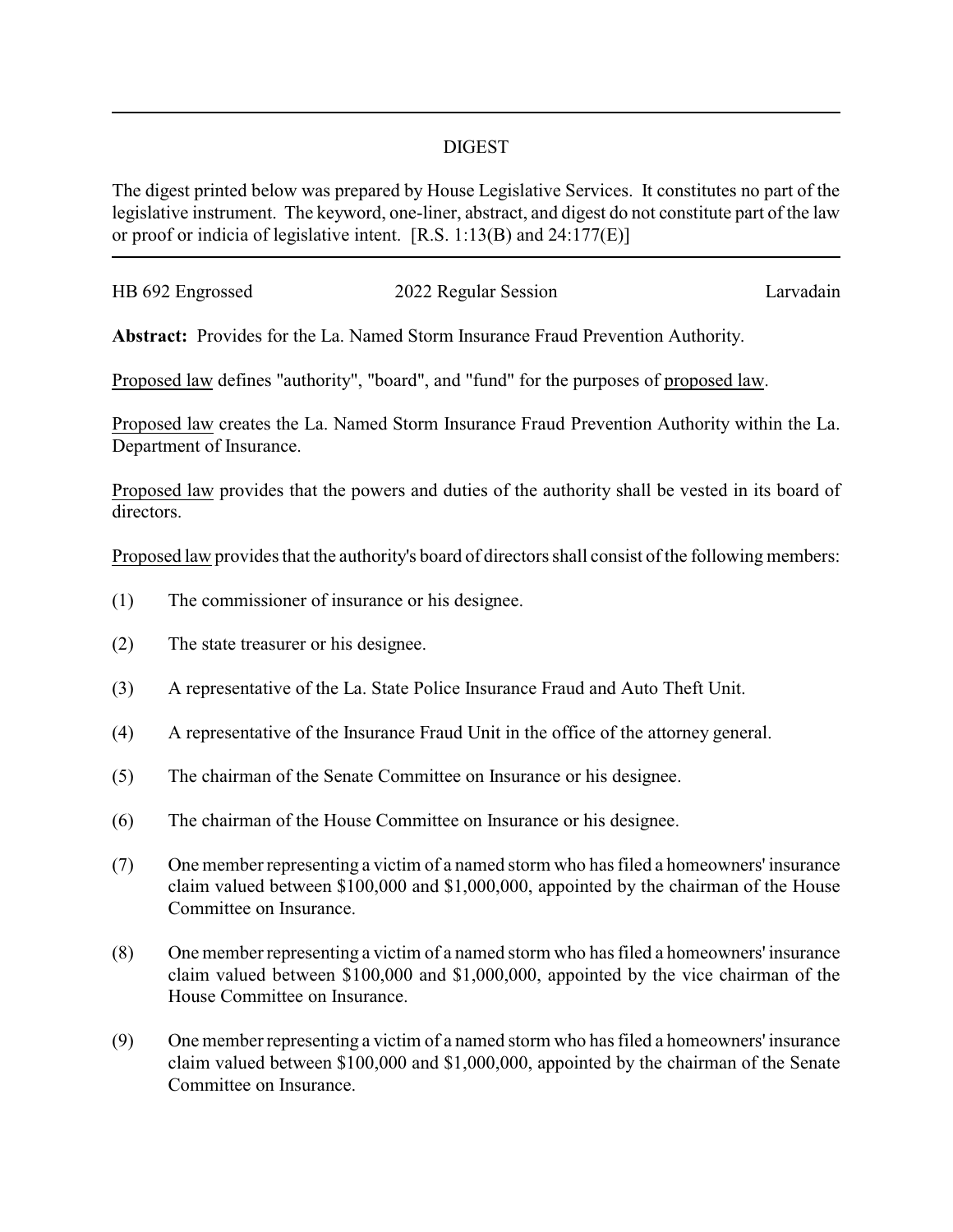- (10) One member representing a victim of a named storm who has filed a homeowners' insurance claim valued between \$100,000 and \$1,000,000, appointed by the vice chairman of Senate Insurance Committee.
- (11) One member representing a business owner who has filed an insurance claim in excess of \$150,000 as a result of a named storm, appointed by the chairman of the House Committee on Insurance.
- (12) One member representing a business owner who has filed an insurance claim in excess of \$150,000 as a result of a named storm, appointed by the chairman of the Senate Committee on Insurance.
- (13) One member appointed by the La. State Licensing Board for Contractors.
- (14) One member appointed by the American Policyholders Association.
- (15) One member appointed by the La. Professional Engineering and Land Surveying Board.
- (16) One member appointed by the National Association of Mutual Insurance Companies.
- (17) One member appointed by the La. Association for Justice.
- (18) One member appointed by the La. Claims Association.
- (19) One member appointed by United Policyholders.
- (20) A representative of the American Property Casualty Insurance Association.
- (21) A representative of the Consumer Federation of America.

Proposed law provides that the commissioner shall serve as the chairman of the board until its first meeting, at which time the board shall elect one of its members as chairman.

Proposed law provides that the members of the board shall serve without compensation, except reasonable reimbursement for necessary travel and expenses.

Proposed law provides that the authority shall meet at the call of the chairman or as provided in the authority's bylaws. Meetings may be held anywhere within the state and shall be open public meetings.

Proposed law provides that a director and assistant director shall be selected by the board and serve at the pleasure of the board and shall operate the daily affairs of the authority.

Proposed law provides that the authority shall have the powers necessary and convenient to implement and effectuate the purposes and provisions of proposed law and the powers delegated to